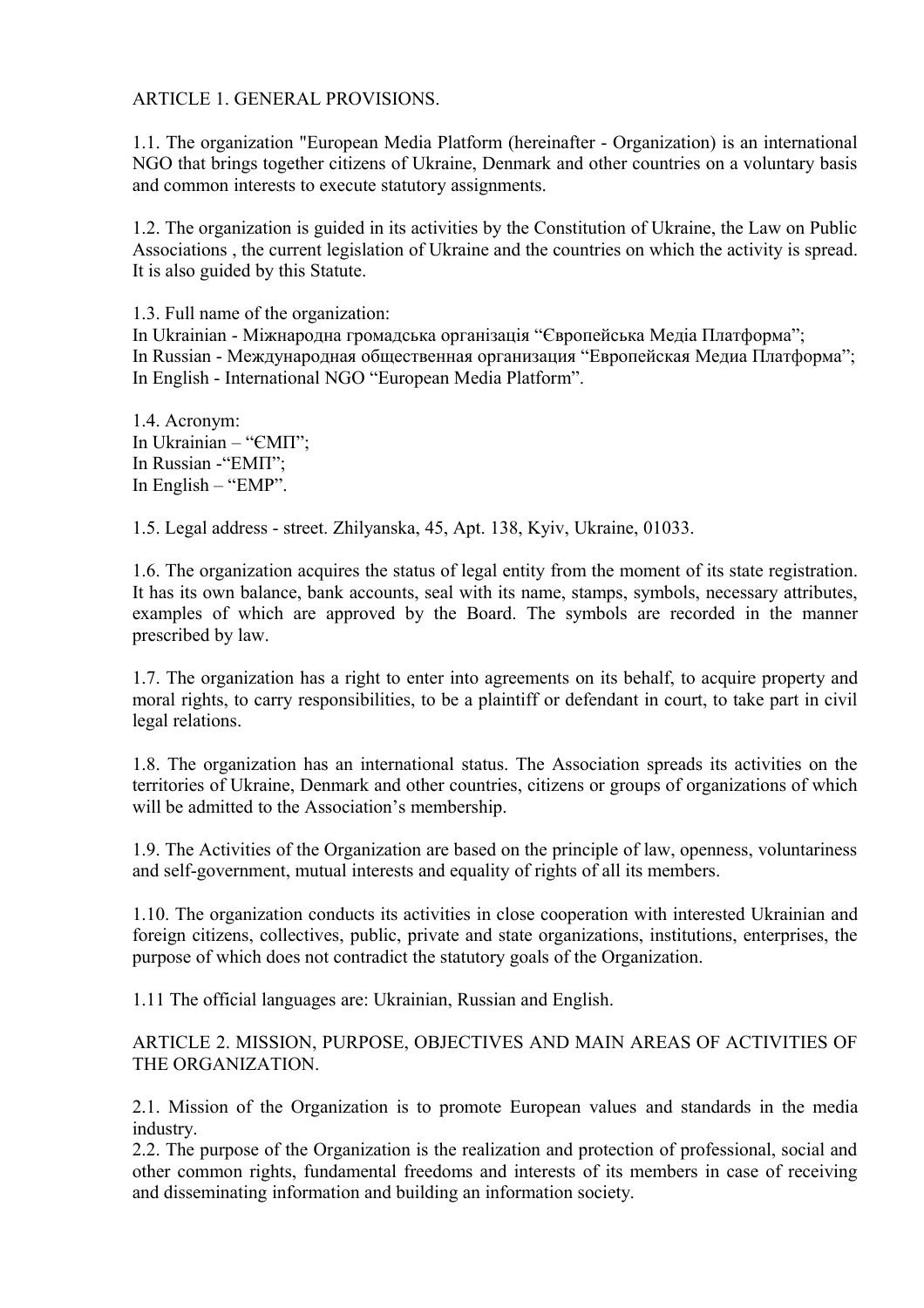2.3. To achieve the statutory goal of the Organization in accordance with the current Ukrainian legislation and international requirements implements the following tasks:

2.3.1. To support and to participate in the implementation of international, public and private programs and projects aimed at the adoption of democratic principles of freedom of information and development of information society

2.3.2. Involvement of financial, material, intellectual and informational resources necessary to carry out their tasks, target programs and projects;

2.3.3. Establishment of direct national and international contacts, the conclusion of appropriate contracts and agreements, participation in activities that do not contradict international obligations of Ukraine;

2.3.4. Dissemination and promotion of their ideas and goals, media studies, information on consultation events and the creation of information events, the establishment of mass media;

2.4. The main activities of the Organization are:

2.4.1. Promoting citizens' constitutional right to receive complete and accurate information about the government and nongovernmental agencies, international organizations, institutions, entities of different organizational forms, their role in building the European media landscape;

2.4.2. Promoting democratic culture of social and political communication and collaboration, improve communication system of international organizations, government agencies, businesses and the public in building the information society;

2.4.3. Creation of multilingual electronic database of European key documents in the media sector, including European legislation, EU directives, decisions of Council of Europe: Parliamentary Assembly (PACE), the Committee of Ministers (CM), the Congress of Local and Regional Authorities (CLRAE), the Conference of NGOs (NGOs), the Steering Committee on Media and Communications (Comite Directeur sur les moyens de Communication de Masse - CDMC), the findings of European and national self-regulatory organizations;

2.4.4. Analyzes of existing basic documents of the European structures, generalization of the requirements and recommendations, comparison real situation with created standards;

2.4.5. Creation of proposals for state programs, legislative acts aimed at developing and improving information space of Ukraine, Denmark and other countries, facilitating their implementation;

2.4.6. Monitoring of the situation with media legislation and regulation, self-regulation in terms of compliance with European standards;

2.4.7. Promoting the consolidation of civil organizations to control the state institutions of European media policy-making (including CDMC);

2.4.8. To create a discussion platform for talking about the most controversial questions of reproduction of European media policies at the national level (especially the former Soviet Union);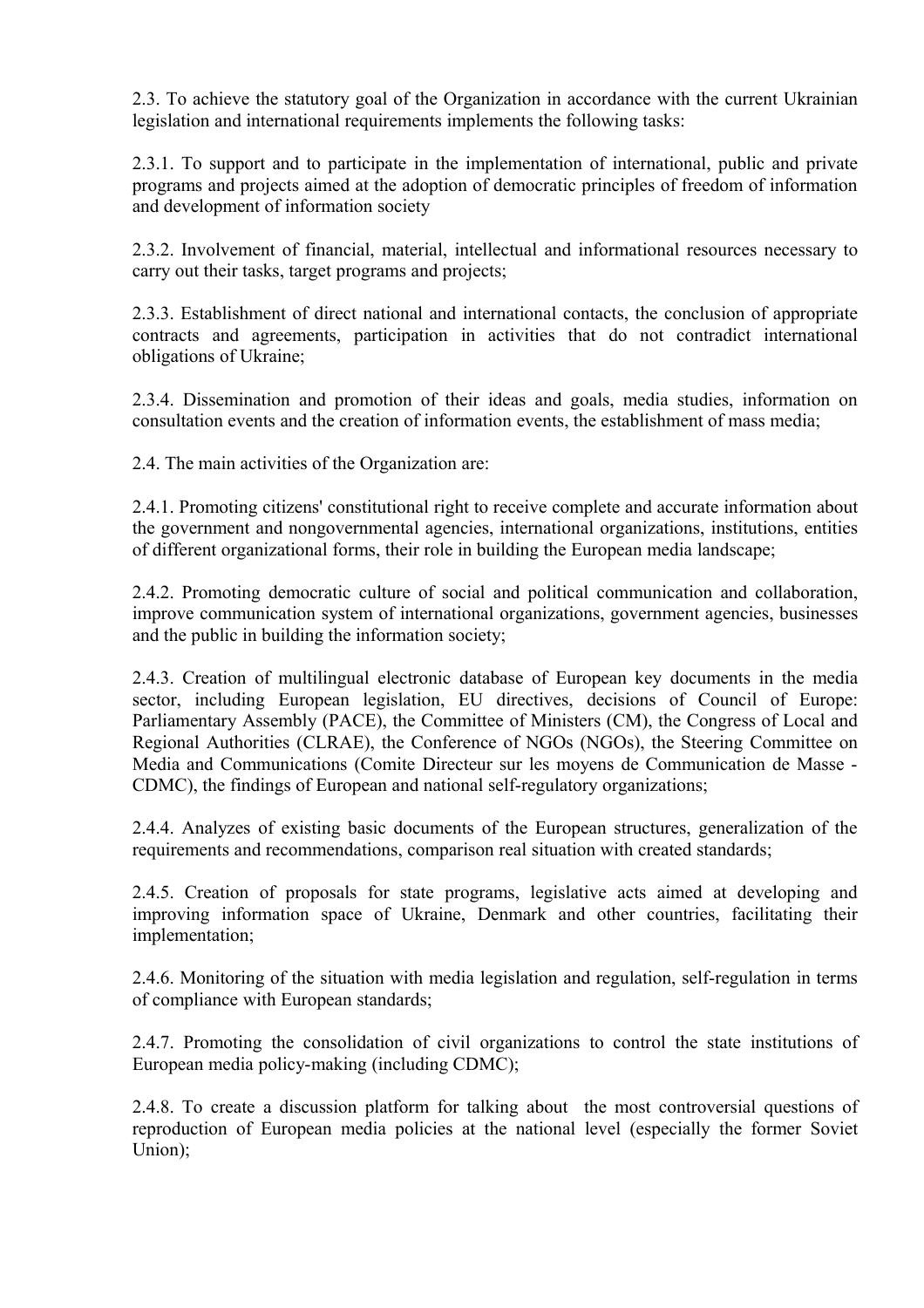2.4.9. To promote the production and dissemination of the basic criteria of high professional qualifications in the field of media and communications;

2.4.10. Improvement of professional and ethical level of its members by providing them free methodological and advisory assistance, organization of lectures, seminars and other events;

2.4.11. Establishment of increasing media and Internet literacy (especially for youth), promoting awareness of consumers of information;

2.4.12. Elaboration of mechanisms of prevention of information wars, the development of the strategy of eliminating the consequences of such wars;

2.4.13. Creating a database of best practices of cooperation between NGOs and media, development of standards and recommendations in this regard;

2.4.14. Promoting solidarity of media representatives;

2.4.15. Organization of cooperation between journalists, media experts, lawyers, community activists on issues of statutory objectives of the Organization;

2.4.16. Ensuring public monitoring of digital airtime broadcasting;

2.4.17. Promoting the involvement of population of Eastern and Central Europe into the European Dialogue on Internet Governance (EuroDIG), with this purpose holding in Ukraine Eastern European Dialogue on Internet Governance (East EuroDIG) free of charge;

2.4.18. Establishment of International Center for journalists in Ukraine.

ARTICLE 3. MEMBERSHIP IN THE ORGANIZATION. ORDER OF ACCEPTANCE AND WITHDRAWAL FROM ORGANIZATION.

3.1. Members of the Association are individuals and groups that joined the Organization according to this Statute.

It is established individual, collective and honorary membership in the Organization.

3.2. An individual member of the Organization may become a citizen of Ukraine, Denmark or other European or non-European countries, who at the time of entry has reached 14 years, recognizes the Charter of the Organization, agrees to comply with the Charter and decisions of governing bodies, responsibilities of the Member personally and wants to contribute to the fulfillment of its tasks. For acquisition of individual membership citizens should submit an application in writing or online form and receive confirmation from the Board of the Organization.

3.3. Individual membership is free. Individual members can also create centers of organizations throughout the world, helping the Organization to strengthen its global impact by activation of the activities at the local level. The cells can also be created by various geographic regions in order to achieve a common goal (within the limits of the Statute).

3.4. Collective members are groups of enterprises, institutions and organizations that have expressed willingness to facilitate the implementation of statutory tasks of the Organization to comply with the Statute and to recognize the decisions of bodies of the Organization. To acquire collective membership it is necessary to obtain the written or online request and a decision to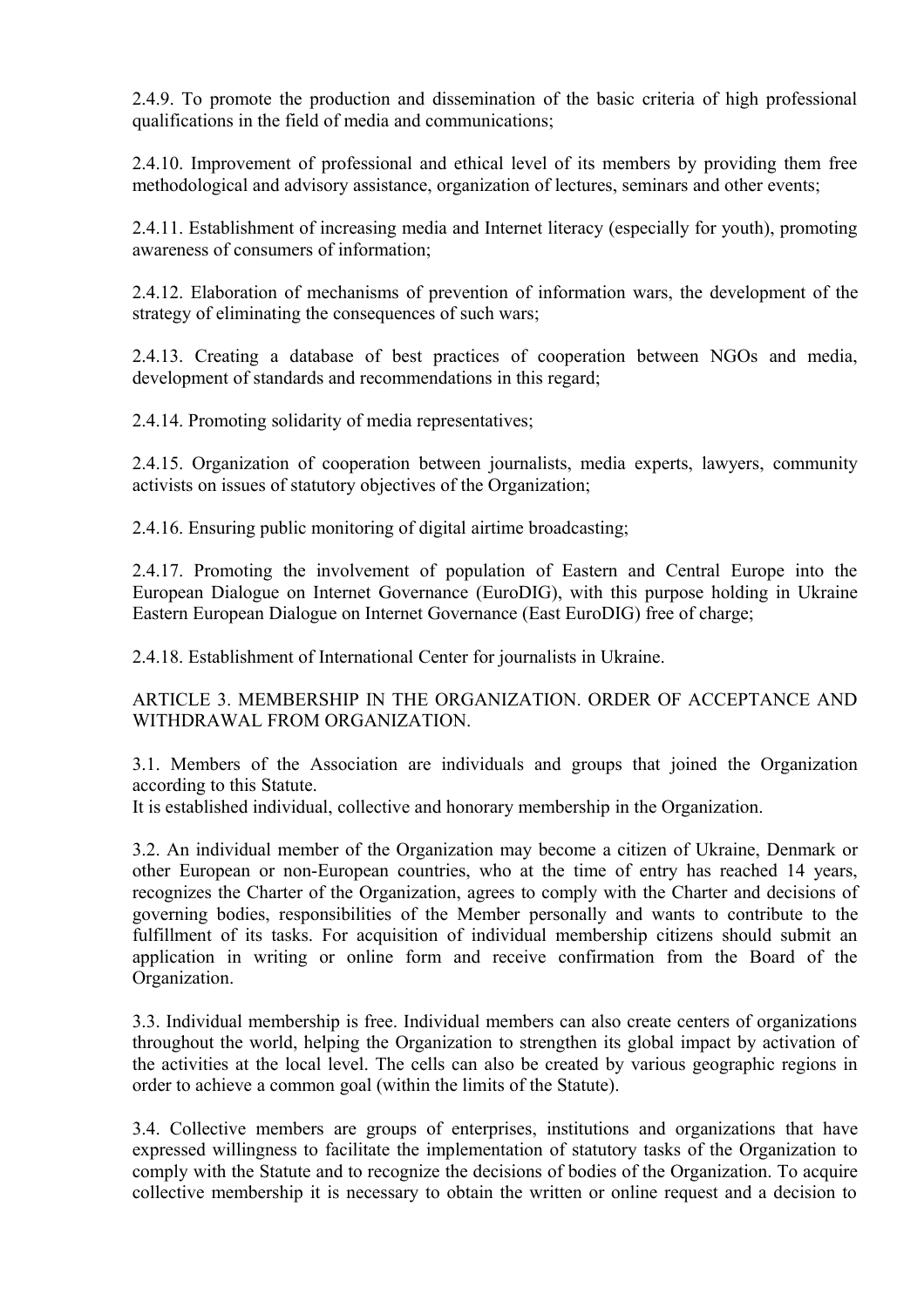join the staff. It is necessary to get the decision of the Board, approved by The Trusteeship Council.

3.5. Honorary membership is proposed for Active Members (as insignia of their special contribution to the organization's activities) and for non-members, which contributed to its development, achievement of the goal and realization of the mission. The decision to grant honorary membership is made by The Trusteeship Council.

3.6. Voluntary withdrawal from the Organization is carried out by written or online notice of termination of membership;

3.7. For violation of statutory requirements or for non-performance of the decisions of the governing bodies, the member may be expelled from the Organization on the basis of a substantiated decision of the Board, approved by The Trusteeship Council, with an obligatory writing message from this member.

ARTICLE 4. Rights and duties of members of the Association.

4.1. Members in the order prescribed by law and this Statute, have the right:

- to participate in management of the Organization, by means of discussions, making suggestions and voting on decision making on all matters of its activities;
- to elect and to be elected to the governing bodies;
- to participate in the public events held by the Organization;
- to propose the inclusion of any matters within the circle of the statutory objectives, to the agenda of the General Assembly of the Organization;
- to publish their works in the editions of the Organization;
- to receive from the Organization any information regarding the activities of the Organization for review;
- To withdrawal from the Organization on a voluntary basis with a written application submitted to the Association.

Members of the Organization use other rights stipulated by current legislation of Ukraine, Denmark and other countries, citizens and groups of which will be admitted to membership in the Organization, and internal documents of the Organization.

4.2. Members of the Organization are obliged to:

- respect these rules and implement the decisions of governing bodies;
- promote the implementation of statutory activities;
- avoid actions which cause the Organization moral and material damage;
- prevent unauthorized copying and distribution of databases and other information resources and the systems of the Organization for commercial purposes;
- provide assistance in the spread and achievement of goals and objectives;
- promote the development and implementation of new projects;
- have an email address for possible participation in Internet conferences' of the Organization and to inform the Board about the change of email address;
- perform other duties prescribed by law, this Statute and internal documents of the Organization.

ARTICLE 5. Procedure of the Establishment and activities of bodies of the Association, local branches and their powers.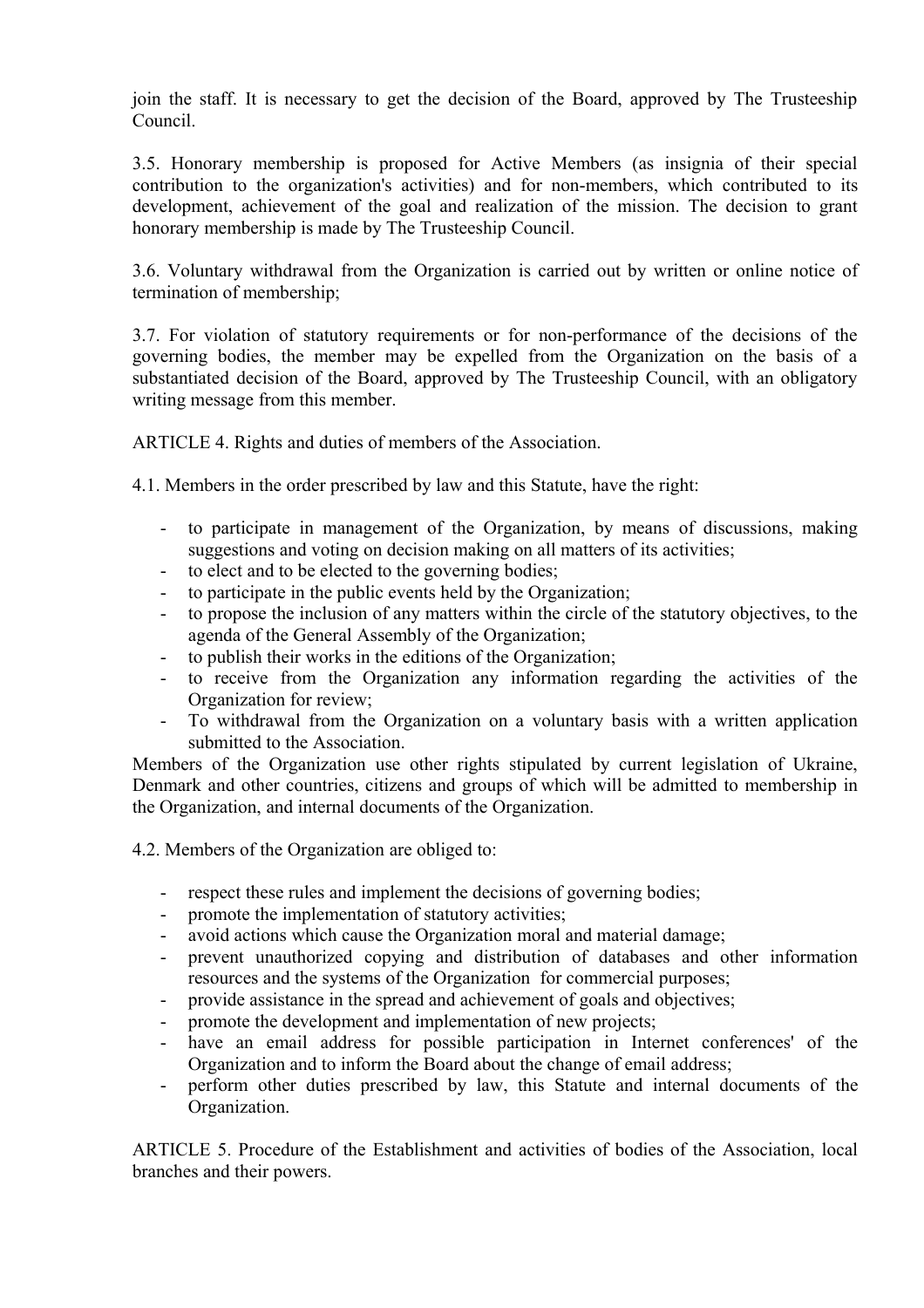- 5.1. Statutory bodies of the Association are:
	- the General Assembly of the Organization;
	- The Trusteeship Council;
	- the Board of Organization;
	- the Auditing Commission.

5.2. The highest body is the General Assembly of the Organization. General Assembly is convened by the Chairman of the Organization (hereinafter - the Chairman of the Board) or The Trusteeship Council as far as it is required, but at least once a year. General Assembly considered valid if it was attended by no less than half of the members of the Organization. It is supposed to have a distance participation in the General Assembly of the Organization and the possibility of delegation of his voice to another member of the Organization (with the written instructions). The decision of the General Assembly is adopted by means of public vote by simple majority of votes of those present members, but on the questions of the amendments to the Constitution - by public vote of two thirds of the Members. The decision of the General Assembly is adopted in a protocol, signed by Chairman and Secretary of the General Assembly of the Organization.

5.3. For two and a half months before the regular General Assembly, the Board of Organization brings to the wide discussion of the General Assembly agenda (subject to prior approval by the Trusteeship Council), creates a platform for open forum and starts to register participants who plan to attend the General Assembly personally. Over a half months before the regular General Assembly discussion and registration suspended, the Board of Organization collects and analyzes all proposals. Submission of additional issues on the agenda possible with support each specific proposal at least a quarter of all the members. On the basis of proposals received for each item of the Board of Organization within two weeks preparing one (or several) draft decisions approved by the Trusteeship Council (during the week). If draft decision is subject to veto by one or more members of the Trusteeship Council, it is preparing a detailed explanation on this matter, which is distributed to all members of the Organization. Responsibility for preparing the explanation relies on the member or members of the Trusteeship Council, which imposed a veto, the responsibility for its dissemination - on the Board of Organization. On the basis of prior registration the Board determines the venue of the General Assembly and provides the capability for remote participation. All members of the General Assembly participate in its work at its expense, personal participation of those members who have expressed such a desire after the end of the registration is possible only subject to availability of vacant places. Submission of additional items on the agenda during the last month is possible only if they occurred after the end of open discussion. Draft decisions on them should also be approved by the Trusteeship Council. Information about time and place, the possibilities for remote participation, the draft agenda and draft decisions notified to members of the two weeks before the General Assembly.

- 5.4. Extraordinary General Assembly convened on the initiative:
- 5.4.1. The Trusteeship Council;
- 5.4.2. President of the Trusteeship Council;
- 5.4.3. Chairmen of the Board;
- 5.4.4. most Board members.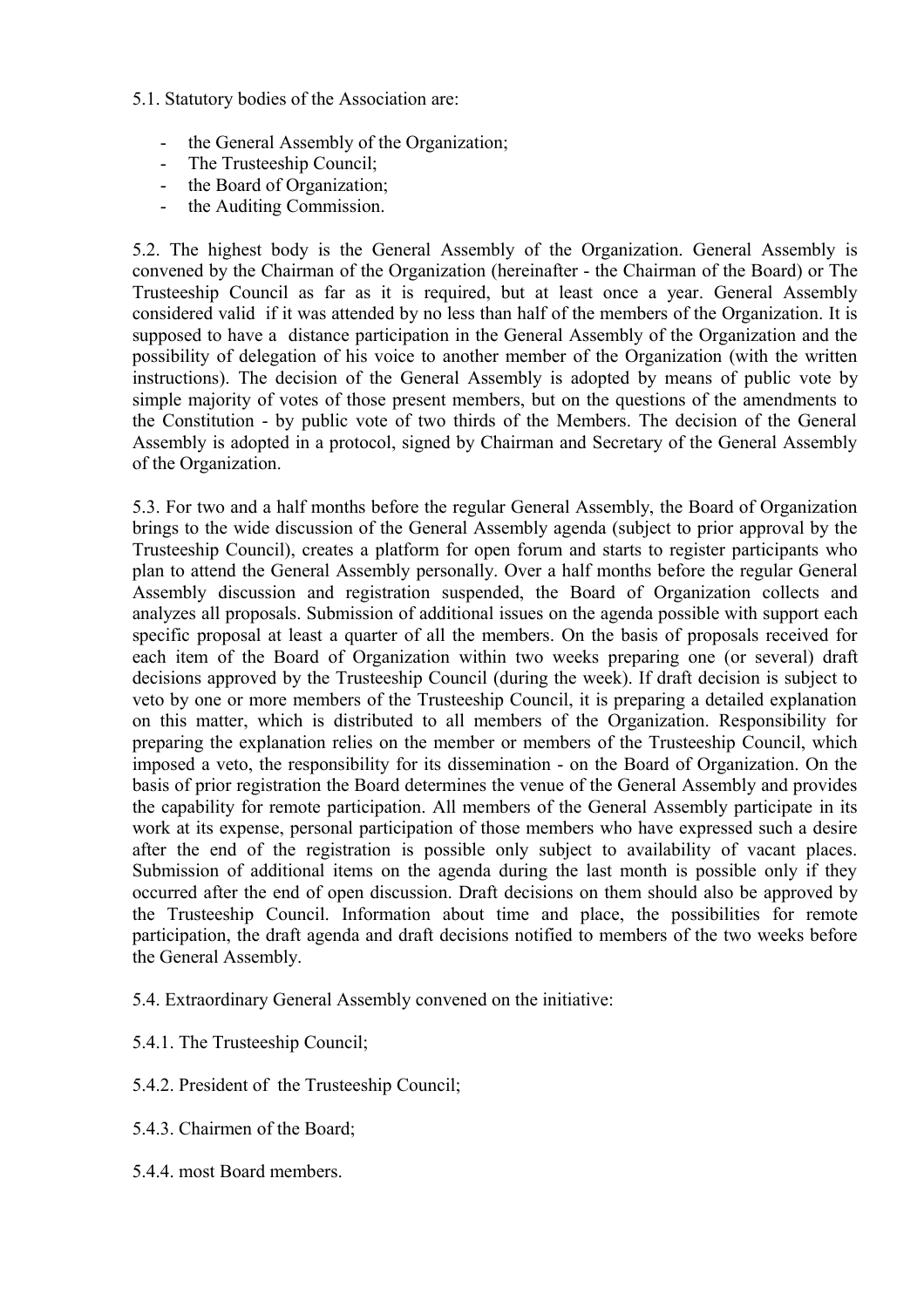5.5. At the extraordinary General Assembly considered only those questions for which solving it is held and draft decisions which are approved by the Trusteeship Council and sent to all members no later than two weeks before the General Assembly. The term of the open discuss issues submitted to the extraordinary General Assembly and registration may be reduced to two weeks. The term handling of proposals - to a week.

5.6. The competence of the General Assembly include:

5.6.1. approval of the Statute, amendments to it;

5.6.2. election for a term of seven years and recall of members of the Trusteeship Council;

5.6.3. election for a term of five years and recall of the Chairmen and members of the Board;

5.6.4. election for a term of five years and recall of the Chairmen and members of the Auditing Commission;

5.6.5. approval of the priority activities of the Organization;

5.6.6. hearing, discussion and approval of the report of the Board and the Auditing Commission;

5.6.7. decision-making on reorganization and liquidation of the Organization.

5.7. The Trusteeship Council is a permanent governing body of Organization which ensure correspondence of its activities according to Statutory tasks and goals. The Trusteeship Council consists of five persons elected by the General Assembly for the term of seven years (with the right to re-election for another term). The Trusteeship Council approves all decisions of the Board for the convening, preparation and conduct of the General Assembly, draft decisions on changes in the structure of the Board and the Auditing Commission, amendments to the Statute, decides on changes in the Trusteeship Council. Each member of the Trusteeship Council has the right to veto any decision of the Trusteeship Council. When using this right, member of the Trusteeship Council which vetoed should prepare a written explanation of reasons for that decision and bring it to the attention of all members of the Trusteeship Council. Questions about the promulgation of this explanation is solved by the Trusteeship Council. Any decision on changes in structure the Trusteeship Council on seven-year term may be based on a recommendation from existing members of the Trusteeship Council by the Council itself.

5.8. Members of the Trusteeship Council elect the President whose competence includes:

- represent the Organization at the national and international levels;
- establish the national and international level contacts with those who decide on issues related to media;
- organize various campaigns in support of the Organization;
- lobbying goals and tasks facing the Organization;
- initiate a broad discussion of the most important for the development of media topics.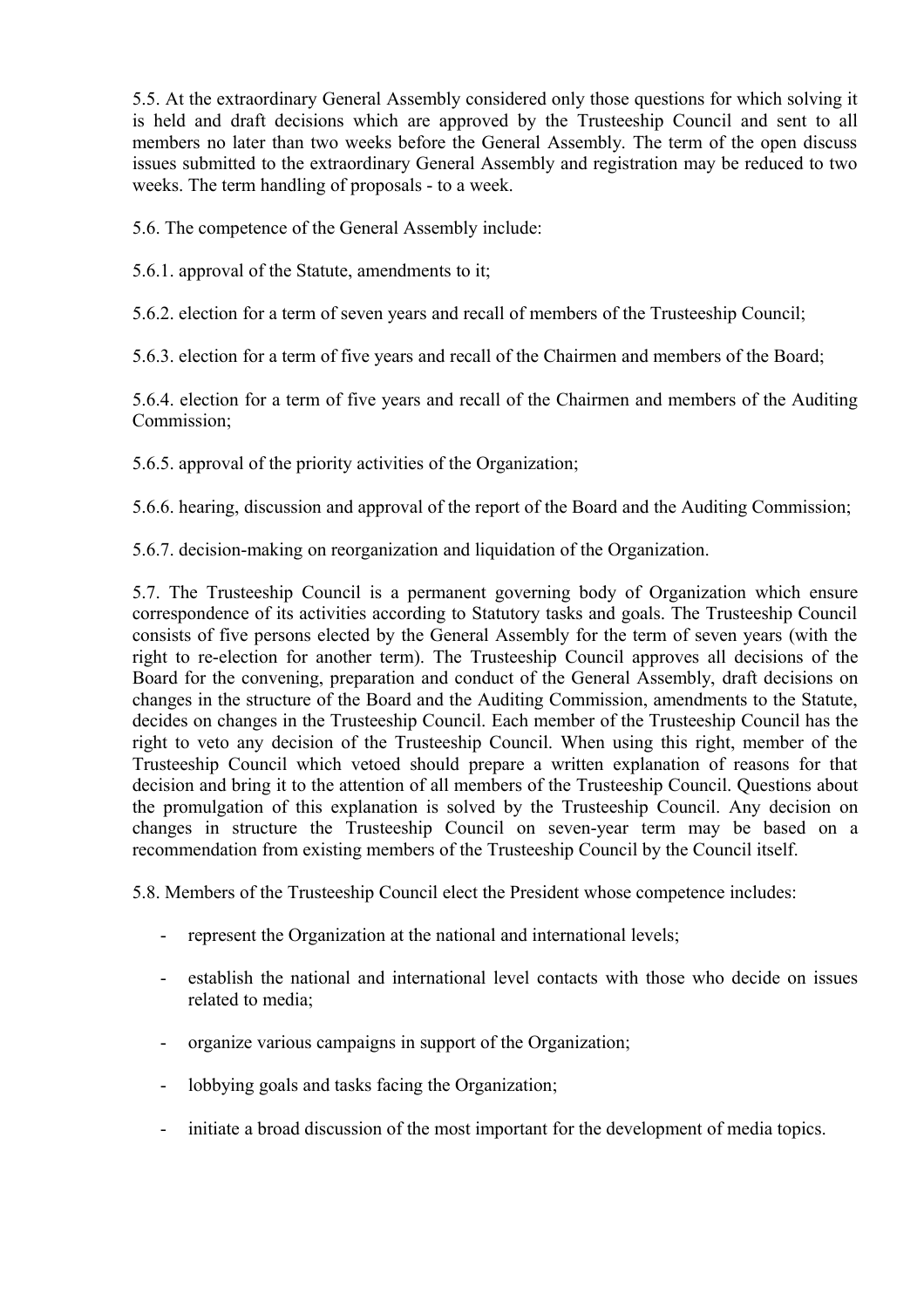5.9. The Board is a permanent executive body of the Organization, which collectively supervises all daily operations and control the functioning of the Organization in the period between meetings of the General Assembly.

5.10. The Board elected by the General Assembly of the Organization. The Board headed by the Chairman of the Board, who acts as the Executive Director of the Organization. Number of Deputy Executive Director and other Board members determined by the General Assembly in accordance with current needs.

5.11. Director is responsible for performing functions assigned to him by the General Assembly and the Trusteeship Council. Director of the Organization has the right to make decisions on all activities of the Organization that are not within the competence of the General Assembly and the Trusteeship Council. General Assembly and Trusteeship Council have the right to devolve part of their authority to the Director. In the absence of the Director executes his duties authorized member of the Board of Organization.

5.12. Director of Organization represents the Organization without authorization during the implementation of tasks, functions, duties of the Organization, provided by legislation of Ukraine and this Statute. To this end, Director of Organization:

- decides on all activities of the Organization that are not within the competence of the General Assembly and the Trusteeship Council;
- develop practical measures to achieve statutory goals and tasks, decisions of the General Assembly and the Trusteeship Council;
- act on behalf of the Organization , representing its interests in relations with legal and natural entities;
- concludes economic and other agreements;
- issuing orders, instructions, allocates responsibilities among other members of the Board;
- open accounts in banks, has right of first to sign financial documents;
- performs other functions assigned to it by this Statute and decisions of the General Assembly and the Trusteeship Council.

5.13. Control over the end use of funds and property of Organization, observance of this Statute by all members of the Organization, implementation of decisions of the General Assembly is carried out by the Auditing Commission, which is elected by the General Assembly.

5.14. Members of the Board and President of the organization may not be members of the Auditing Commission.

5.15. Inspections conducted by the Auditing Commission on behalf of the General Assembly, the Trusteeship Council or on its own initiative.

5.16. The Audit Commission report on the results of inspections to the General Assembly (not less than every five years) and the Trusteeship Council (annually).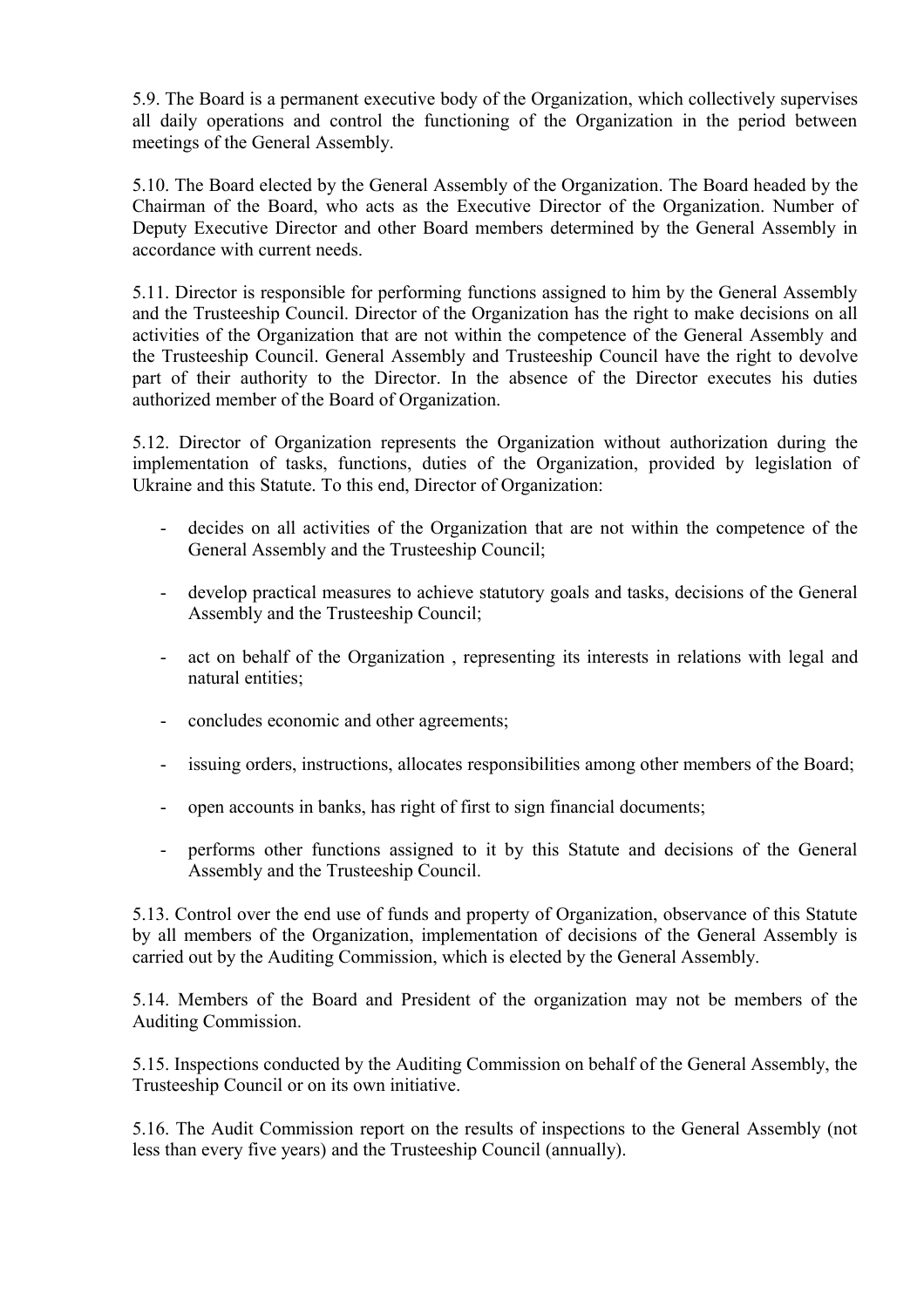5.17. Chairman of the Auditing Commission has the right to attend meetings of the Board of Organization in an advisory capacity.

5.18. The Auditing Commission concludes annual reports and balance sheets of the Organization. Without the conclusion of Auditing Commission the General Assembly has no right to approve the balance.

5.19. Local offices of the Organization, established in Ukraine, registered according to current legislation. They operate on the basis of the Statute of the Organization and its provisions, adopted by their highest governing body and approved by the Board of the Organization. The provisions of local offices should not contradict Statute of the Organization. Statement on the creation of local office within a month considered by the Board of Organization and approved within two weeks by the Trusteeship Council.

5.20. Local offices of the Organization which are created outside of Ukraine should legalize its activities according to the legislation of the countries where they are established. Statement on the creation of departments and representative bodies of the Organization which is created outside of Ukraine within a month considered by the Board of Organization and approved within two weeks by the Trusteeship Council.

ARTICLE 6. OWNERSHIP, PROPERTY AND FUNDS OF THE ORGANIZATION.

6.1. The Organization may own, possess, use and dispose of movable and immovable property, including premises, vehicles, money in local and foreign currencies, intangibles, land and any other assets necessary for its statutory activities.

6.2. The Organization has the right to transactions on the property and funds that are in its ownership and do not contradict the legislation of Ukraine and Statute.

6.3. The Organization is not responsible for the obligations of the members of Organization. Members are not responsible for the obligations of the Organization, unless otherwise provided by the legislation of Ukraine. The order of the provision of premises as a legal address is defined by a separate regulation.

6.4. The sources of funds and property of the Organization include:

6.4.1. funds or property received free of charge, non-repayable financial assistance, donations of the members of Organization and other persons;

6.4.2. passive income;

6.4.3. grants or subsidies from the state or local budgets, as well as state target funds;

6.4.4. charitable assistance, humanitarian and technical assistance according to international agreements, consent to be bound by the Verkhovna Rada of Ukraine;

6.4.5. income from principal activities of the Organization according to the Statute and legislation.

ARTICLE 7. PROCEDURE FOR AMENDING TO THE STATUTE OF ORGANIZATION.